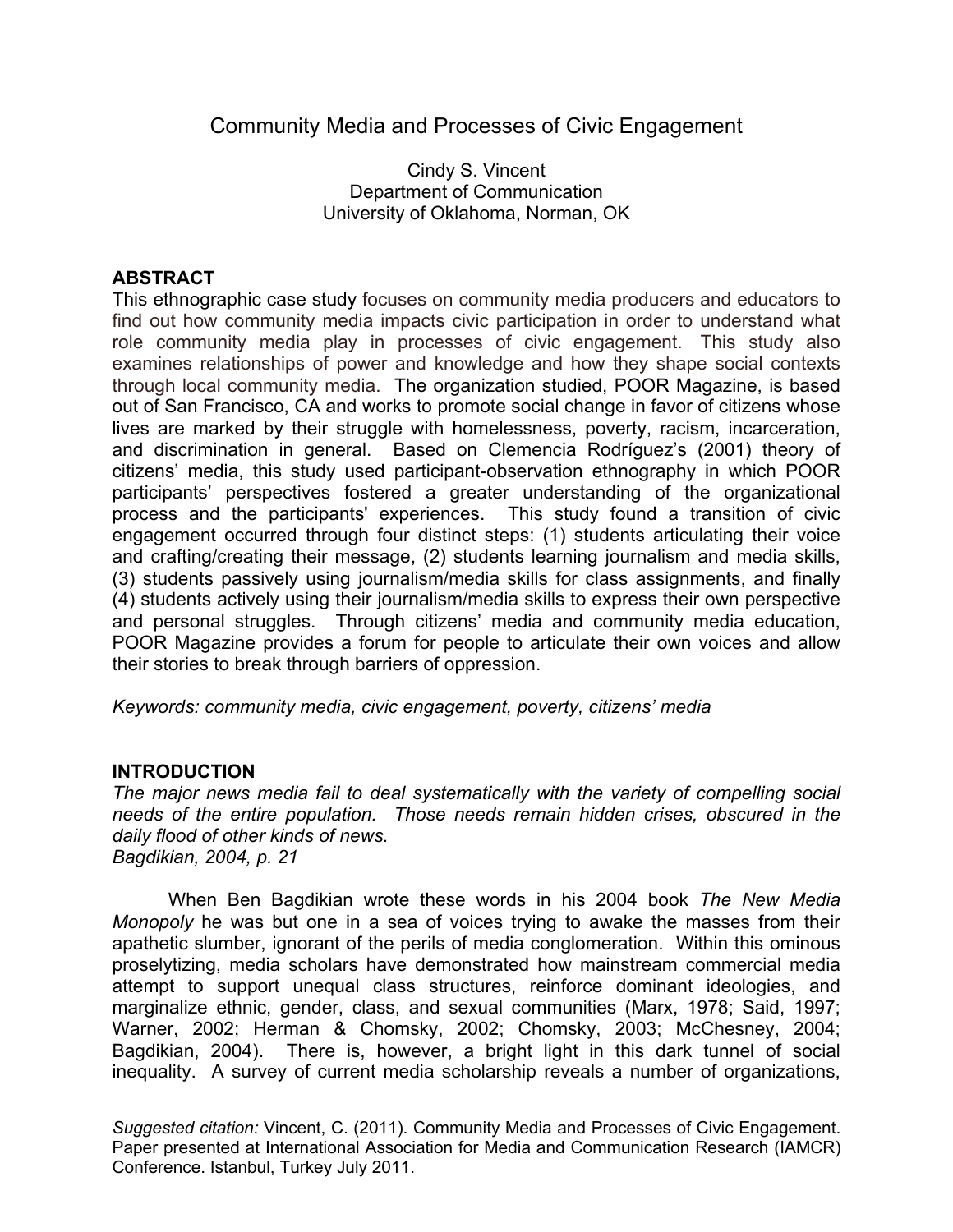educators, and active citizens are using community media to bypass mainstream media's monopoly of control and to engage in social justice activism. These engaged citizens are creating alternative forms of communication to reach out and encourage unengaged individuals to become active participants in social and political processes. This type of media-driven outreach and civic engagement strengthens social movements, cultivates grassroots organizations, and alters class structures and communication flows (Downing, 2001; Castells et al., 2005; Coyer et al., 2007; Gordon, 2007). But how do community media engage individuals who are normally ignored or vilified by the mainstream media? What role do community media educators play in encouraging civic engagement? Using Clemencia Rodríguez's (2001) concept of citizens' media, I sought to answer these questions by conducting ethnographic fieldwork with the community media organization, POOR Magazine.

POOR Magazine is a poor people/indigenous people led grassroots, non-profit arts organization dedicated to providing revolutionary media access, education, arts and advocacy to youth, adults and elders in poverty. The concept of revolution is at the root of what POOR aspires because the organization believes they are engaging discriminated people in new and dramatic ways. POOR is located in San Francisco, CA, and works to promote social change in favor of citizens whose lives are marked by their struggle with homelessness, poverty, racism, classism, disability, immigration, incarceration, and discrimination in general. The organization was created by Tiny, aka Lisa Gray-García, and her mother Dee in 1996. They launched a concept known as poverty scholarship and they were in fact, poverty scholars. Through poverty scholarship POOR builds power with the recognition of scholarship and knowledge already held by the students at POOR (Tiny, 2011). True to its namesake, POOR Magazine could initially only afford to print a few issues before its budget was exhausted. However, thanks to the accessibility of new media technologies, POOR has been able to continue its mission with online publishing.

POOR Magazine operates as a community media center that focuses on three core areas: art, education and media. In addition to producing community media, POOR Magazine also provides both media education and media access to people struggling with poverty. Thanks to POOR Magazine, community members are able to voice their stories, ideas, and opinions in a variety of media including books, radio programs, blogs, online videos, and news articles on the POOR website and in local publications. POOR Magazine also offers courses on media production (radio, television, and publication) and investigative journalism ("digital resistance"), as well as courses on research methods, awareness of systematic oppression, and constructive ways to resist oppression through media and education. In an interview published through the San Francisco Bay Area Independent Media Center (Indybay) (Angola 3 News, 2010), Tiny states:

How do you ensure that the silenced voices of people in poverty are heard? By addressing the subtle and not so subtle ways in which our voices and research and scholarship is separated out and suppressed. We teach on our forms of media revolution and media justice at the Race, Poverty, & Media Justice Institute and PeopleSkool.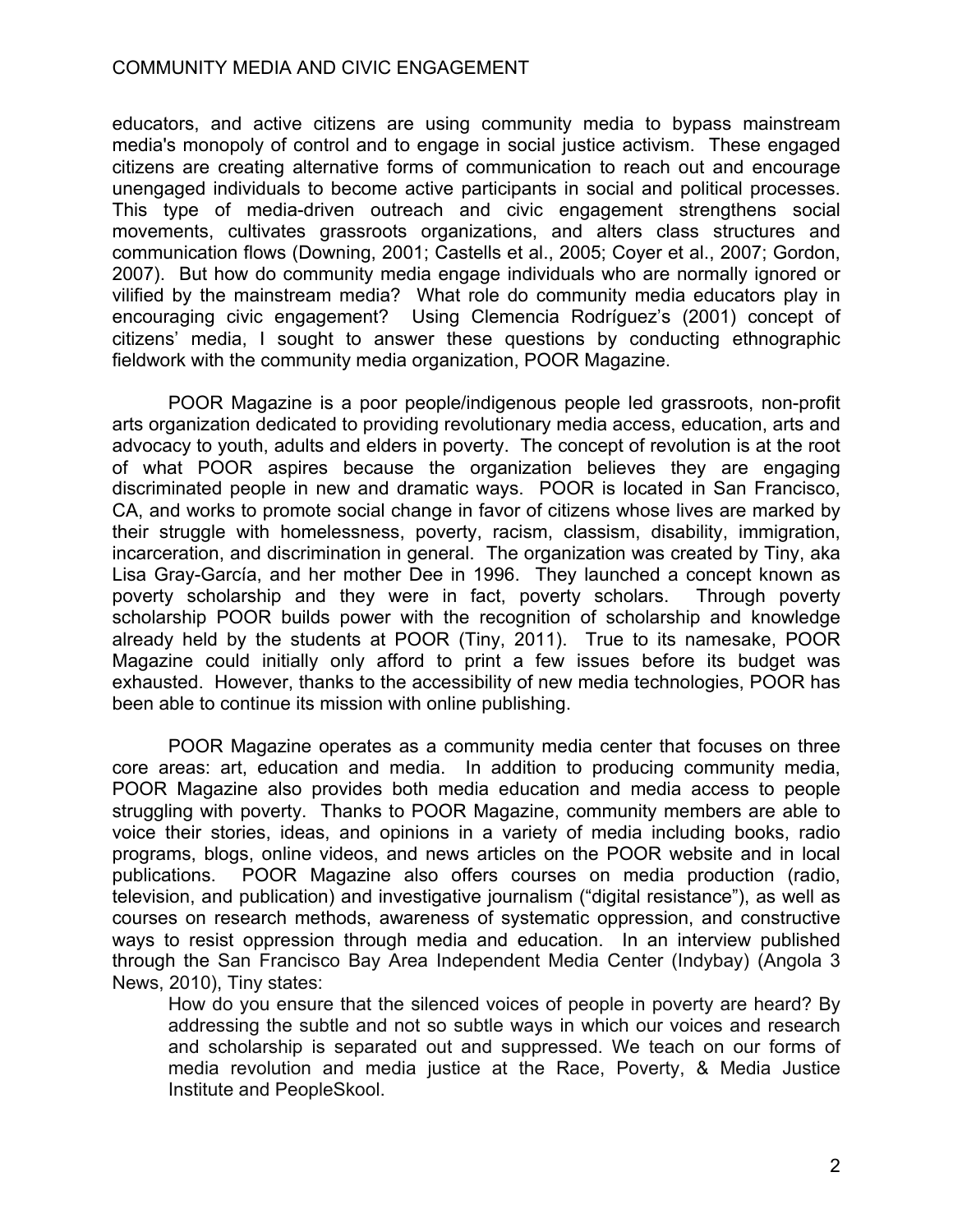Community members are able to take advantage of these opportunities through the personal support POOR provides in addition to education and media production. This support includes transportation to and from the POOR office, assistance in transportation for children, on-site child-care, meals, on-site direct legal advocacy, and monetary stipends for time spent learning with POOR. Through these initiatives POOR Magazine works to create change models for long-term economic sustainability and attempts to facilitate agency for people in struggle from many different cultures, races and generations.

## **Citizens' Media through New Media**

The conceptual framework of citizens' media helps best explain the process of civic engagement community media help to create. Citizens' media function as a potential resource for community activists to engage people and build community and civic engagement. According to Clemencia Rodríguez (2001), oppressed peoples can reappropriate power through strategic use of alternative media. Through this reappropriation, citizens can then engage other passive community members. This engagement happens when citizens create their own media and broadcast their own histories, voices, and cultures. As community broadcasts enter the mediascape, the larger dominant society is forced to take notice of them. The new audibility of these voices can then begin processes of increasing the power of these previously silent populations. Rodríguez (2001) also identifies the negative connotation of the term *alternative media* and instead proposes the use of the term *citizens' media*.

## **Digital Community Media Literature**

Limited research has examined the role of new media in activism and civic engagement (Anderson, 2009; Coyer et al., 2007; Warner, 2002). This study intends to build upon that scholarship to expand what is currently known about the role of citizens' media and how they can be used to engage passive individuals through mediated agency. The Internet has become a pivotal form of citizens' media in recent years through its relatively open access for creating and disseminating information as well as collecting and receiving information (Atton, 2007; Rennie, 2009). Although the digital divide impacts who have access to create and receive Internet content, media activists are struggling to ensure open access through the Free Software movement<sup>1</sup>. Open Source Initiative<sup>2</sup>, and the Internet Neutrality movement<sup>3</sup> (Rennie, 2009). According to Villareal Ford and Gil (2001), "by providing for the easy transmittal of simple texts as well as the means to combine and re-combine a range of media formats and social actors, [the Internet] allows for an unprecedented distribution of knowledge and resources to virtually anywhere in the globe" (p. 202). This mass distribution of knowledge includes

<sup>1</sup> The free software movement was initiated by GNU Project and encourages the creation, use, allowance and distribution of software free of restrictions, limitations and cost (GNU Operating System, 2010).

 $2$  The Open Source Initiative is similar to the Free Software movement in its goals also concentrating on the free creation and distribution of software but with more of a focus on code sharing in general (DiBona et al., 1999).

<sup>&</sup>lt;sup>3</sup> The Net Neutrality movement (or Network Neutrality or Internet Neutrality) focuses on preventing commercial structuration of Internet access through marketing tiers with faster more efficient access costing more money (Wilson, 2008).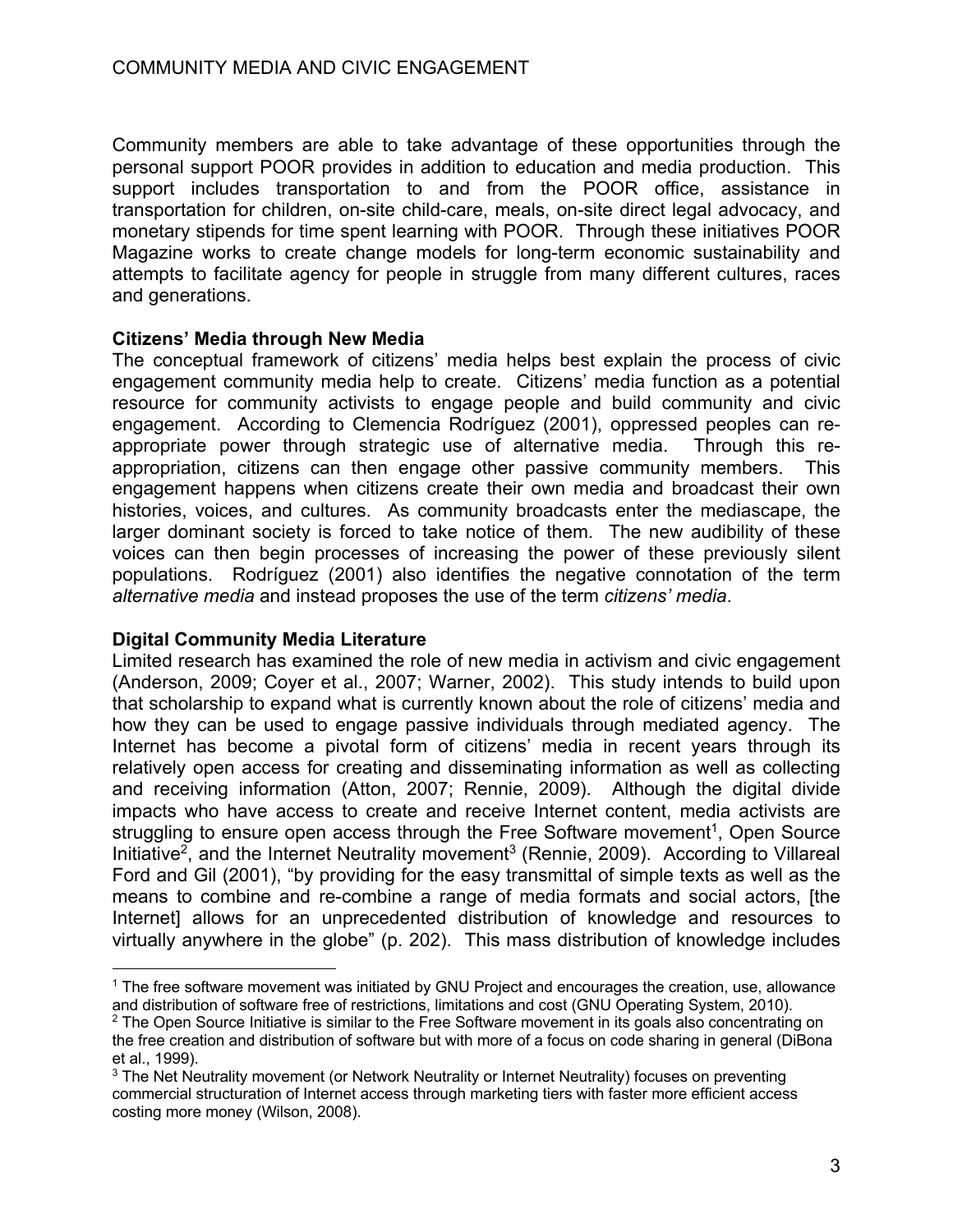more than just traditional forms to transmit media content. The Internet has triggered numerous processes of media convergence, creating never-before seen marriages of radio, video, digital photography and television used for real-time data transmission. According to Henry Jenkins (2006), "convergence represents a cultural shift as consumers are encouraged to seek out new information and make connections amongst dispersed media content" (p. 3). Although media convergence addresses the technological convergence of media, it also embodies a change in cultural media consumption and the patterns that emerge in response. For community media users, technological convergence creates a realm of opportunities to engage individuals through almost any medium imaginable.

Not all Internet forums and sites engage individuals democratically; however, the ones that do contribute to an increase in civic engagement and community building (Villareal Ford & Gil, 2001; Atton, 2007). Atton's (2007) research shows that through producing community media community members become more engaged in civic participation. For example, community radio stations seeking to reach larger audiences can now stream their programs online. The website, Irational Radio distributes information regarding how to set up analogue pirate radio stations as well as how individuals or organizations interested but unknowledgeable, can stream radio programs on the Internet (Atton, 2007). The Open Radio Archive Network Group (ORANG) also provides opportunities for community radio stations to stream parts of its programs through ORANG's website as a part of ORANG's radio programming (Atton, 2007). These Internet community initiatives show how "the audience has a greater degree of control of production" (Villareal Ford & Gil, 2001, p. 203), which contributes to civic engagement. In creating their own media community members bypass and reject mainstream commercial media as a dissent to hierarchical power and hegemony.

In a 2009 study conducted by Dunbar-Hester, the author conducts an ethnographic case study of Pandora Radio Project, a media activist radio initiative based out of Philadelphia, PA. In this article, the author argues that "the significance of new and emerging communication technologies can be grasped most effectively when emerging technologies are considered in a dynamic field that includes older technologies" (Dunbar-Hester, 2009, p. 221). The study focuses on Pandora's experience in transitioning from traditional community radio activism to incorporating community wi-fi networks. Although the article does not explicitly depict the struggle between community and commercial mainstream media, the author points out that Pandora was a large voice in advocating for media justice and greater access to lowpower FM (LPFM) radio in the 1990s, implicitly pinpointing the power and hegemonic struggle between the two entities. Throughout her interaction with the organization the author describes an internal ideological struggle occurring within the organization to embrace or reject new media technologies. In this study, the author found that the group negotiates their identity through the use and meaning of incorporation of new media technologies while balancing a love and respect for the traditional format of LPFM. In her study, Dunbar-Hester shows how communities can use their power and fight hegemonic oppression through community media education and production.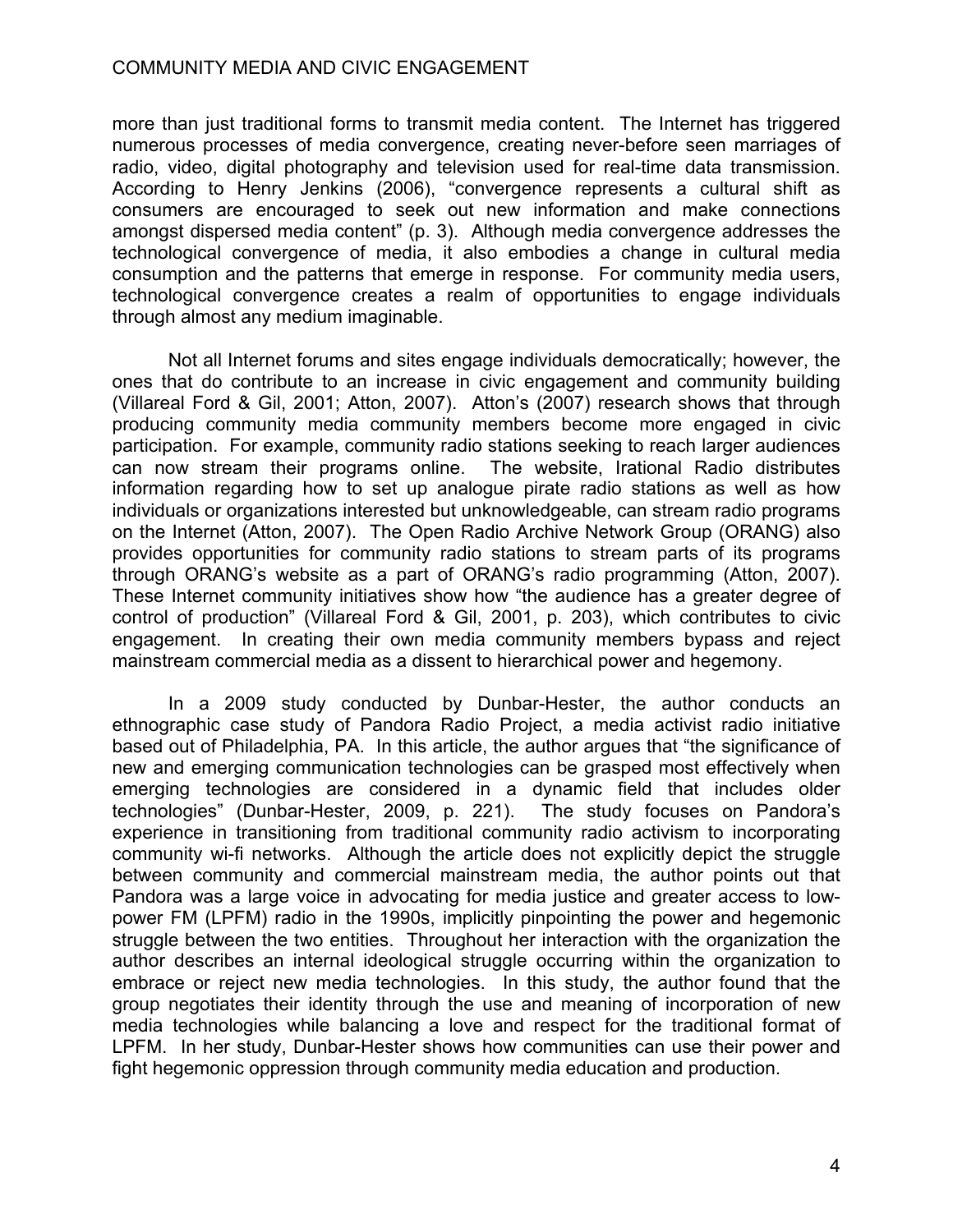A well-known example of the effectiveness of new media and community Internet use is the Zapatista movement in Mexico. The Zapatista National Liberation Army emerged in response against the Mexican government to the impending North American Free Trade Agreement (NAFTA) in 1994 (Villareal Ford & Gil, 2001). In their research on the Zapatista movement, Villareal Ford and Gil show the movement was successful thanks to their inclusion of historically excluded and discriminated groups, depicting the power struggle between classes over ideological control. Having to maintain strong connections with local communities and international solidarity groups and organizations, the Zapatistas needed a way to efficiently and effectively communicate in real time. They were able to accomplish this through the Internet by creating a website where their communications "were routinely translated into any number of languages and disseminated to communities thousands of miles apart, often resulting in coordinated solidarity actions involving the participation of individuals worldwide" (Villareal Ford & Gil, 2001, p. 221). Although just one of many examples the Zapatista movement shows the potential of alternative media as a tool to facilitate civic engagement.

#### **POOR Magazine: Community Media Producer & Educator**

In its efforts to engage and build power with its demographic audience, comprised of underrepresented, misrepresented and silenced communities of color in the San Francisco Bay Area, POOR provides PeopleSkool/Escuela de la Gente, an educational initiative designed to teach community media production. In the summer of 2010 I enrolled in Escuela de la Gente to observe this educational process first hand. I watched and participated alongside local community members as they learned to use new media technologies including blog writing and video production, and also to respond to the mainstream media's misrepresentations and stereotyping of their communities. In my ethnographic fieldwork I embraced a Freirean approach to shared knowledge and dialogue of equals (Freire, 1998). In my interactions with POOR Magazine staff and community members, rather than assuming any superior knowledge, I attempted to create a dialogue of knowledges. I sought engaged conversation between my academic perspective and the experiential knowledge and understanding of POOR participants. Listening to POOR participants as legitimate producers of their own knowledge and perspectives allowed me to form a greater understanding of the organizational process and the participants' experiences as will be explicated further below.

In my participation and observation with POOR Magazine, I attended classes, observed protests, wrote articles, recorded press conferences, assisted with F.A.M.I.L.Y. Project and taught video production, among other activities. Escuela de la Gente provides education for people with limited access to formal education channels. The program runs for nine weeks, meets twice a week, and provides training in art and media production and courses in language domination, bi-lingual education, and class struggles from the poor perspective. Once students complete the initial program, they have the option to continue in an advanced program that includes book publishing and advanced media production. After completion of the advanced program they are also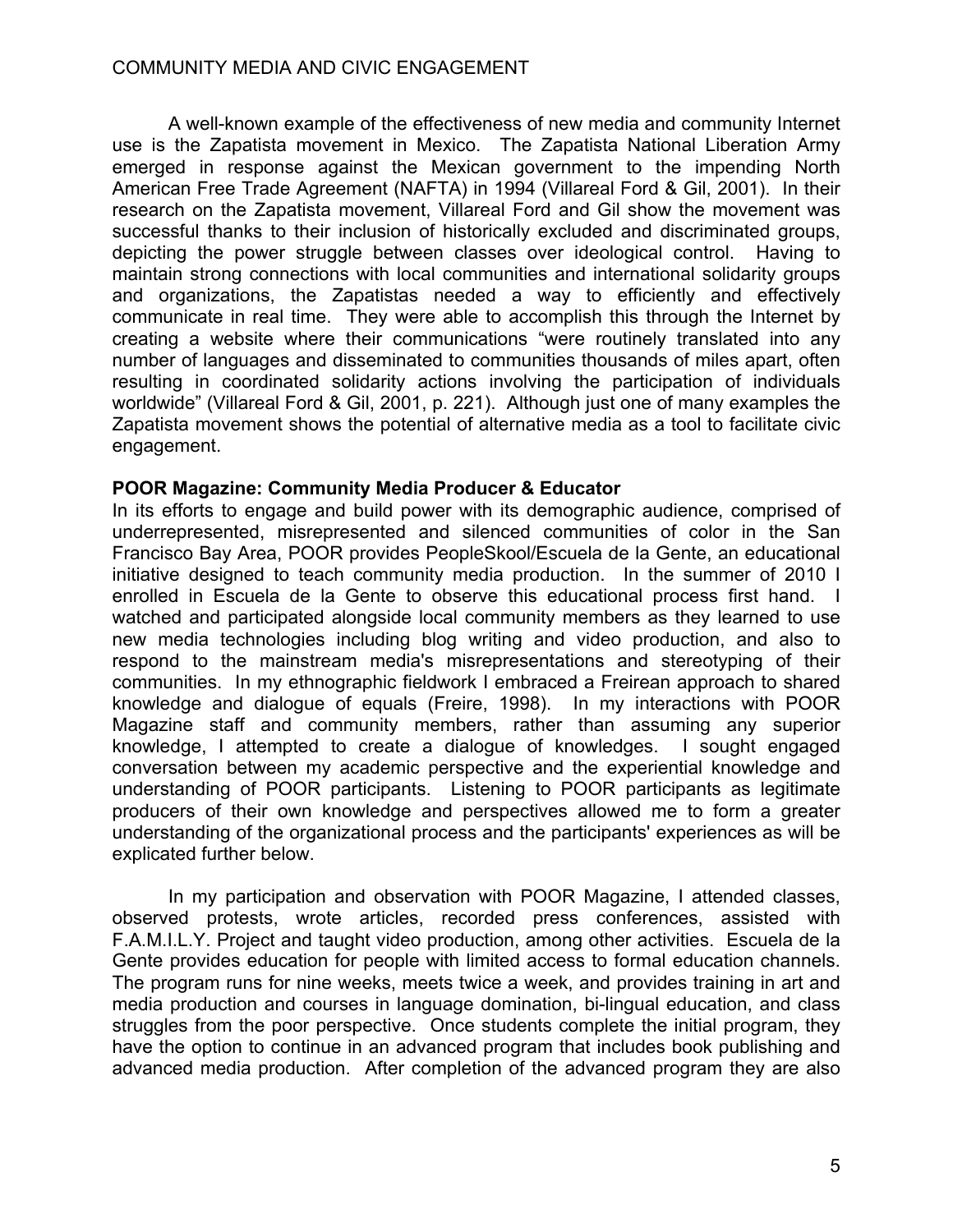eligible to work as reporters for POOR Magazine. During my enrollment, the POOR Magazine office was filled with both first-time and advanced students.

While enrolled in Escuela de la Gente I observed students transitioning from passivity into active citizenship. Step by step, I saw POOR participants progressing from novices to advanced students and finally becoming reporters of POOR Magazine. I saw this process following four distinct steps: (1) students articulating their voice and crafting/creating their message, (2) students learning journalism and media skills, (3) students passively using journalism/media skills for class assignments, and finally (4) students actively using their journalism/media skills to express their own perspective and personal struggles. The entire process occurred cyclically as students returned to various phases throughout their participation in the program.

## **Voice articulation**

In the first phase of learning at the school, students learn to reflect on their personal experiences with poverty and homelessness, and to shape the story of their struggle. These burgeoning voices of resistance are informed and articulated through directed guidance in media education/training courses and class teachings on POOR ideologies. For example, a theater class revolves around helping students shape their voices, enabling them to express their own experiences, feelings, and emotions about controversial issues such as homelessness, poverty, and welfare. In the first theater class students are asked to think of examples of negative media depictions of people like themselves. The students respond with media stereotypes such as: "Welfare mothers are lazy," "Immigrants steal our jobs," "Illegals are just that-illegal," "All crimes are committed by brown and black people," or "People on welfare should just get a job." Afterwards, students are given time to formulate a response based on their own experiences and perspectives and then share their responses with the class. Responses are personal and use personal experience to demonstrate that the negative media depictions are untrue. One student, responding to media images of "welfare mothers," observed that mothers on welfare could not possibly be lazy because being a poor mother is a full-time job. Another student responded to messages about illegal immigrants by observing that immigrants do not steal work from anyone; they actually take the jobs that nobody else in society wants such as harvesting fruit or providing childcare. In this process, as each student confronts a negative stereotype, she is forced to address it with a personal response that stems from her own struggle.

Another activity used in the theater class to shape voice and confront personal struggle is a handout that asks the students write in poetic prose. For this activity the students write about themselves in the five senses: as a color, taste, smell, touch, sound; as well as their struggle in poetic prose. As the students read their answers and reveal personal secrets of self-identity, the students quickly grasp the poetic prose in their struggle. They use techniques like similes and metaphors to not only convey their self-concept but shape the voice of their struggle as well. For example,

Hola soy Mary, libre como el viento limpia mi camino. Mis huellas han sembrado mi destino. Y mi destino es lucha y dignidad. (*Hello I am Mary, free like the wind*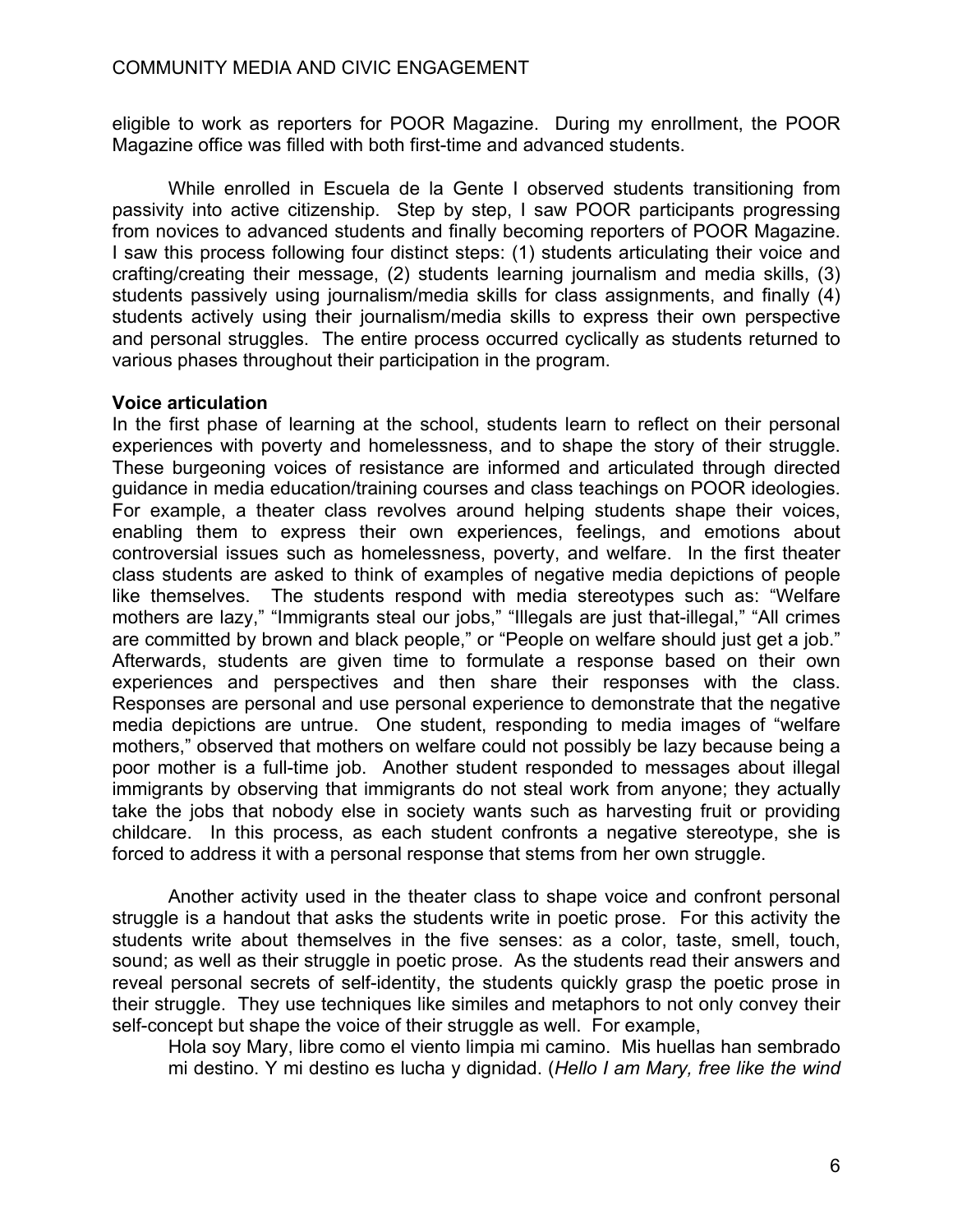*and the wind clears my path. My prints have planted my destiny. And my destiny is my fight and dignity.)* [Original spelling and grammar retained]

Once everyone in the circle reads their answers a few students read theirs on the microphone, which shows more theatrical force in their words through their delivery, pauses and emphasis on certain words. In every class, POOR Magazine has bilingual translators to allow Spanish and English speakers to be able to communicate with each other. The interesting part of this particular class is that the English speakers attempt Spanish and vice versa showing the desire of the students to be able to communicate directly with one another instead of via translator.

By articulating and defining voices normally ignored by the media POOR helps facilitate agency for these community members through helping them find their own source of power from within: their voice. Rodríguez (2001) describes how this process of identifying and articulating voice helps to change the larger hierarchical power structures that create systems of oppression.

By forging their cultural identities into texts for their own programming, citizens' media shift the balance of the subordinate/dominate cultural relationships. What before was at the margins now moves toward the center; what before was considered inappropriate now becomes the locus; what before was unworthy of being on the television screen, or the radio waves, now becomes the reason for the existence of the new medium. (Rodríguez, 2001, p. 153)

In other words, through their individual voice construction and the collective merger of these voices POOR enables power for each community member. Through the collective transformation of the dominant cultural system POOR operates as a catalyst for cultivating organic intellectuals within the local community mediascape. The next section will address the types of skills students learn in order to publish and broadcast their voices once they have articulated them.

## **Journalism & media skills**

As students learn how to find and shape their own voices, they are simultaneously learning the skills of "revolutionary journalism" and media that enable them to broadcast their personal stories. Again, revolutionary stems from the concept of creating dramatic change using unique journalism techniques like guerrilla press conferences and blogging. Journalism and media skills are taught through classes such as Revolutionary Media for Skolaz #101, Radio/Video production, Language Domination, and Po'Poets/Theater. In these classes students learn basic computer skills, how to write revolutionary blogs, how to conduct revolutionary journalism reporting and interviewing, basic radio production (audio and interview recording), basic video production (camera operation and audio recording), and theatrical skills for corporate media infiltration (similar to the concept of culture jamming).

The POOR office has three rooms where students learn to use media equipment like digital recording devices, handheld digital cameras, or computer software programs for editing audio, video or written files. The advanced media lab consists of approximately eight computers and a couch and looks more like an unofficial meeting or brainstorming room than a computer lab. This is the room where most of the advanced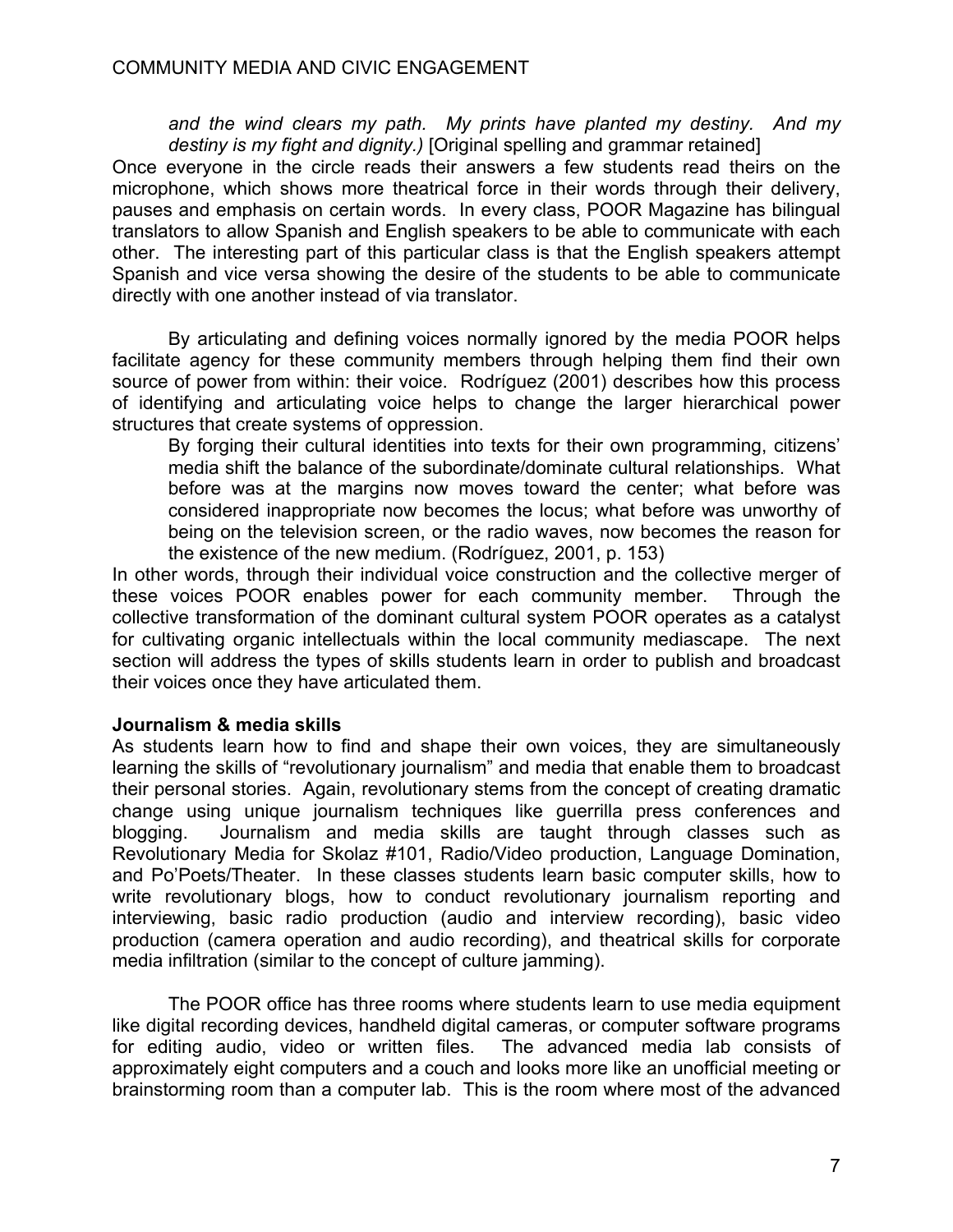production for the audio and video occur. On the day the students record their personalized audio sound bites and learn to use the digital recording devices the tiny room is crammed with ten to twelve people scattered about. In the summer the room feels the greenhouse effect of the setting sun beaming through the window and some of the students complain of the heat. Despite some discomfort the students pay attention to how to operate the recorders and patiently wait their turn as each student, one by one, records their ten-second sound bite. During this time the small office also serves as a makeshift recording studio, except the door is open as many people enter in and out of the room during the exercise and visitors are reminded to be quite during recording sessions. Students loiter about the room, holding hushed discussions in Spanish or English while one student learns how to hold the recorder, what each of the button's functions are, and how to record a sound bite.

While observing POOR I was also provided the opportunity to assist the main instructor in the video production class. When the main instructor enters the room, rather than dictating a lecture, he sits down in a chair with the students and asks questions and solicits responses from students who already know about the camera. He creates a Freirian class atmosphere where teacher and students are equal by having the students speak as often as he speaks, encouraging shared knowledge. Together, students and instructors go over the basic features of the camera and each student handles the camera and plays with the buttons to learn by doing. We cover operation of the camera, angles, props, perspective, and lighting, and then have the students practice shooting profiles of each other while figuring out the most comfortable way to hold the camera while still getting the most balanced image.

According to King and Mele (1999), "the process of media production itself is politically transformational" (p. 608). In their study of community television stations and civic engagement they found that the process of production is key in creating a sense of civic engagement for those involved. "Personal accomplishment, meaningful communication, and social solidarity experienced by public access producers, while mitigating against a 'shared subjectivity' (Young, 1990, p. 309), constitute basic elements of sustainable civic involvement" (King & Mele, 1999, p. 621). This same concept can be applied to POOR as the students not only learn to cultivate their voice but also to use and control the technology that will broadcast their voice into the public sphere. Through the process of production these community members are engaged as local citizens, addressing important social issues that affect their lives directly. Without these technological skills dominant ideological structures are upheld and subjugated voices remain silent. The next section will explicate how applying these skills also transitions passive individuals to engaged citizens.

#### **Journalism & media use (Passive)**

Once students learn the necessary journalism skills and media techniques they are given class assignments to exercise and strengthen these new skills. Exercises include introspective writing assignments on personal struggles, creating video profiles, and recording audio sound bites. One example of passive journalism/media use is the introspective writing assignment. For this assignment students write an example of their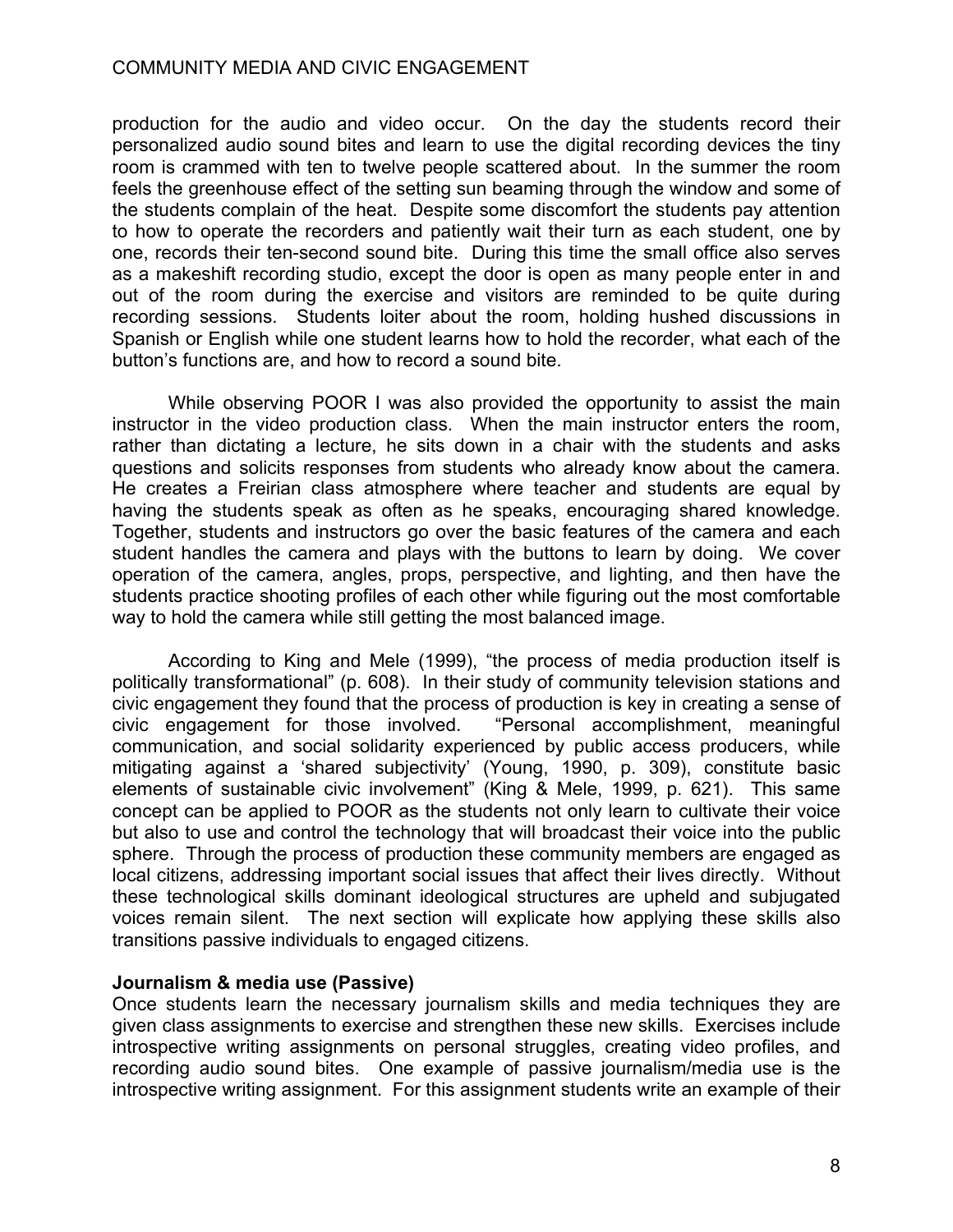personal struggle in blog format. One of the immigrant students describes her struggle of her arrival in the U.S. Upon her arrival, she lived with her sister and brother-in-law who kept her in captivity by threatening her deportation if she left. While living there she was forced to clean the house and provide child-care for only \$100 a month. Out of fear she did not leave the house and in turn became a prisoner of her family. She eventually could no longer deal with her entrapment and voluntarily placed herself in the foster care system to leave her abusive family. While the student shares her story, the instructor listens and provides insight into how the student can format the struggle into a compelling blog. She gives guidance for the class to begin with attention-getting lines and create empathy by "dropping" the reader into their experience.

Over the course of the program, class assignments progress from impromptu writing assignments to thoughtful blogs and articles. One student's writing exercise transformed from an in-class exercise to part of blog writing campaign addressing important local issues. During this transformation one draft read:

I believe everything in the universe happens for a reason and I am truly grateful. I am grateful for my child I am grateful for cal works because without the food stamps and the financial help and medical my child and I would be hungry homeless and sick. Although we have experience hunger homelessness and illness I know in my soul that it would be so much worse. As a welfare mom I recently had the blessing of being given work experience for pay. This work experience at San Francisco City College has boosted my self-esteem and truly helps me realize that I am working for myself and the betterment of my child. Although I only make \$400 month this has truly been a help to the betterment of my mind soul and spirit. [Original spelling and grammar retained]

In this draft, the author not only addresses the social issue that was raised during the inclass assignment but her writing reflects her own voice and struggle throughout. Even though this draft contains what academia perceives as spelling and grammar errors this poverty scholar writes to the best of her ability without compromising her message or voice. By recreating this student's text exactly as she wrote it I hope to invoke a Freirean ideal of "using the everyday language and images of the students (poor farmers or city dwellers), and reject [ing] pre-packaged language and images pulled from the scholar's authoritative shelf" (Downing, 2001, p. 45). This Freirean concept is also taught to students at POOR who may feel inferior to cultural notions of what constitutes a good writer or intelligent person. Instead the staff and students at POOR work together to reinforce one another's perspective and voice and combat mainstream media depictions of their subordination.

Exercises like these build on the skills the students previously learn and begin to incorporate the students' voices and personal struggles. In this step students learn to weave their personal voice through their technological media skills. According to Friedland (1996) "democratic conversation consists . . . of engaged citizens combining in a variety of roles to review what they may achieve with a given project—and then carrying out the project, often debating and modifying as they go" (Downing, 2001, p. 49). Through the process of tying together their voices and production skills, students at POOR create a democratic conversation. This conversation is continued through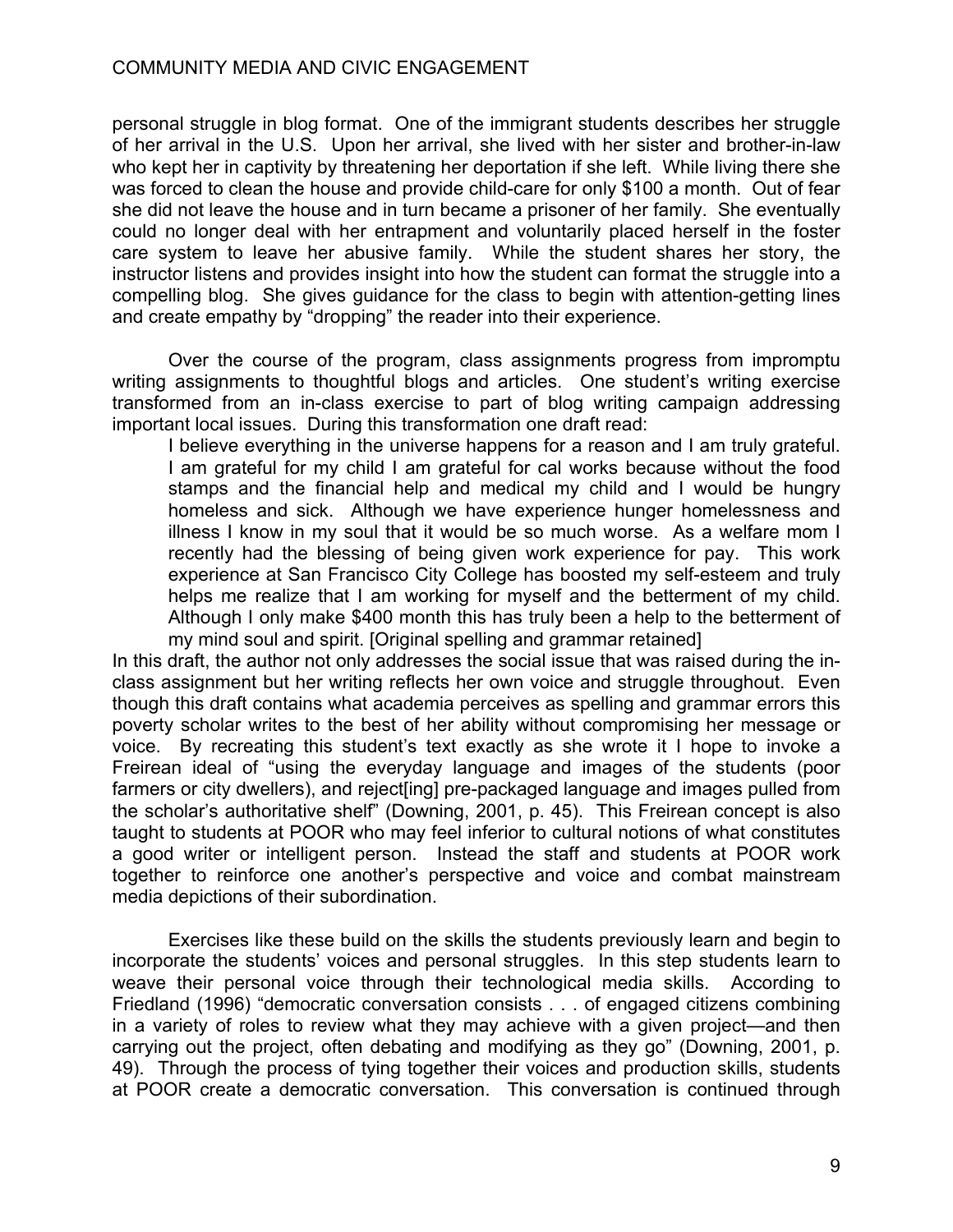projects like Community Newsroom where students and staff are given journalism assignments and monthly "Elephant Meetings" in which students and staff discuss local issues important to them and develop plan of actions for implementation. In creating these democratic conversations and enacting their skills and voice, students become involved in local processes of civic engagement. The next section will address the final step of culminating all of the processes for final publication and broadcast of community voices.

## **Journalism & media use (Active)**

As students begin to use journalism and media skills shaped by their individual voices, experiences, and struggles to address important social issues, they enter the fourth stage of transformation from passive to engaged citizenship. In this phase, class exercises become complex responses to larger social issues, such as blog campaigns to collectively address issues affecting the students' daily lives, like slumlords evicting the elderly. Other exercises include press conferences to confront local politicians and the mainstream media about issues concerning the poor like welfare cuts, and staged theatrical performances as part of their corporate media infiltration. For POOR, corporate media infiltration is a type of guerrilla journalism in which citizen journalists use mainstream media against mainstream media and dominant social ideologies. For example, POOR sets up instant "guerilla" press conferences in public areas to attract the attention of the public and the mainstream media, in order to get the stories covered in the evening news.

To actively engage the students in a larger social issue POOR created a blog campaign to address a local initiative to improve the CalWorks Community Jobs Program (a program that allows people to earn a living wage without requiring a college degree). For this campaign, students write blogs, send letters, and make phone calls to local government offices to voice their support for the measure. One student writes a blog detailing her struggle as an immigrant mother:

Soy una madre de familia tengo 5 hijos como familia. Y he comprendido que con el sueldo de mi esposo no nos alcansa para lo necesario. Dia por dia luchamos como matrimonio para que nuestros hijos puedan vivir una vida digna. No como nosotros tuvimos en nuestros paises. Por eso optamos por este programa. Como familia nos beneficiamos del programa trabajo de la comunidad por eso les pido por medio de esta carta que no nos corten este programa. Porque como familia nos beneficiamos a poder agarra un poquito mas de dinero para poder brindarles una mejor clase de vida a mis hijos. Yo como madre me beneficio de este programa porque soy la que trabaja por medio del programa y apenas tengo un mes de estar trabajandoy realmente necesito este trabajo para poder pagar mis deudas. Porque tengo una deudas. Por eso es necesario para mi el trabar. Para vivir una vida digna. A caso es algo dificil de pedir. *(I am a single of five children and as a family of seven my husbands salary is not enough for our nececities. Day after day we struggle as a couple so as to give our children a life with dignity. A life not like our own back in our mother countries. These are the reasons that as a family we support the extention of the Community Jobs Program. It is a key to the survival of our family. The benefits*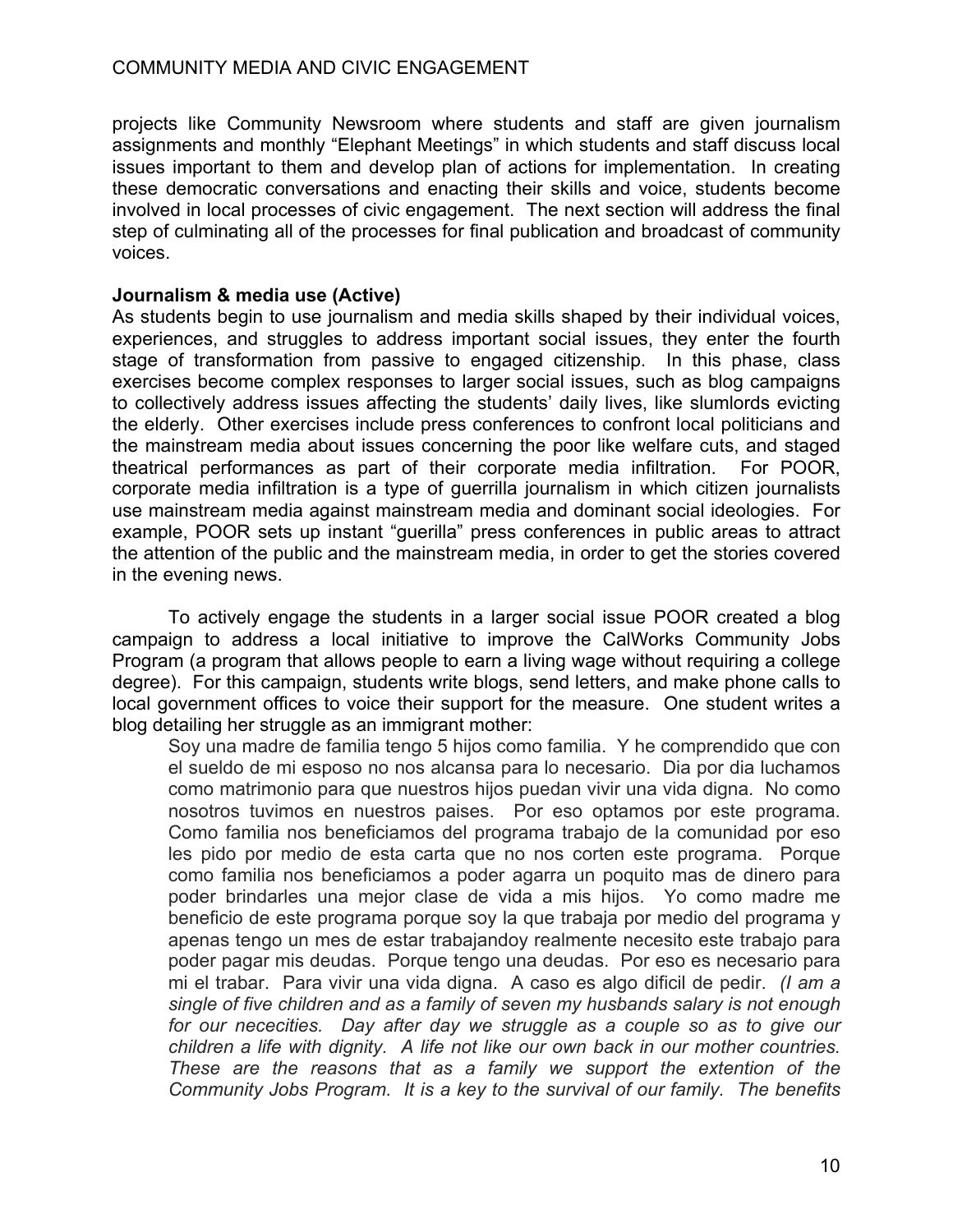*allow us just a little bit more money in an attempt to offer our children a better life. As a mother this program benefits me because it allows me to work. With just under a month working in this program I have the hope to be able to earn enough to pay off my debt. I need this job. I want to live a dignified life, that shouldn't be too much to ask for.)* [Original spelling and grammar retained]

In addition to the blogs posted on POOR's website, students write letters to the local government offices of Senator Feinstein, Senator Boxer, and Congresswoman Pelosi. The letters provide an overview of the students' struggles and invite the senators and congresswoman to visit POOR's website to read all of the students' blogs of support for the initiative. As part of the campaign, the students and staff members also make phone calls to the senators' and congresswoman's office. The phone calls are not easily made because of language barriers but the students are able to overcome adversity and leave their messages of support. One month after the blog campaign was launched, POOR Magazine received a phone call from Congresswoman Pelosi's office thanking them for writing their blogs and voicing their perspectives.

According to Michael Warner (2002) counterpublics consist of those who are subordinate to the dominant ideological culture. "The discourse that constitutes it is not merely a different or alternative idiom but one that in other contexts would be regarded with hostility or with a sense of indecorousness" (Warner, 2002, p. 119). By this definition, POOR Magazine constitutes a counterpublic comprised of organic intellectuals whose goals are to question the dominant ideological structures that seek to oppress them through systematic subordination. By articulating a subjugated voice, teaching journalism and new media technology skills, applying these skills in class assignments, and publishing/broadcasting them within the public sphere, POOR facilitates agency and engages local community members. The final step of publication and broadcast gives students a sense of achievement in cultivating their stories by refusing to be ignored or slandered by commercial media. Through the act of publishing their voices, students complete the transition from passive to engaged citizen, contributing important dialogue to the public sphere. In essence POOR helps cultivate civic engagement where individuals believe "a life without speech and without action . . . is literally dead to the world; it has ceased to be a human life because it is no longer lived among men" (Arendt, 1958, p. 176).

## **Active Engagement: An Afterthought**

During these phases students begin to use new media technologies, interwoven with their life experiences and struggles, and shaped by their own voices to become active engaged citizens. The last phase of active citizenship is built on the first three. Students first articulate their voices, learn journalism and media skills, and then apply these skills. In the last phase students take what they learn and transition from passive to active citizens through the passion they bring to their assignments and merge with their own painful struggles. In this last phase POOR cultivates engaged citizens by building on the previous stages and providing opportunities for students to express their voices and their stories. POOR affords oppressed people the opportunity to join in the mainstream media's exclusive conversation through the power of their own unique voices and stories.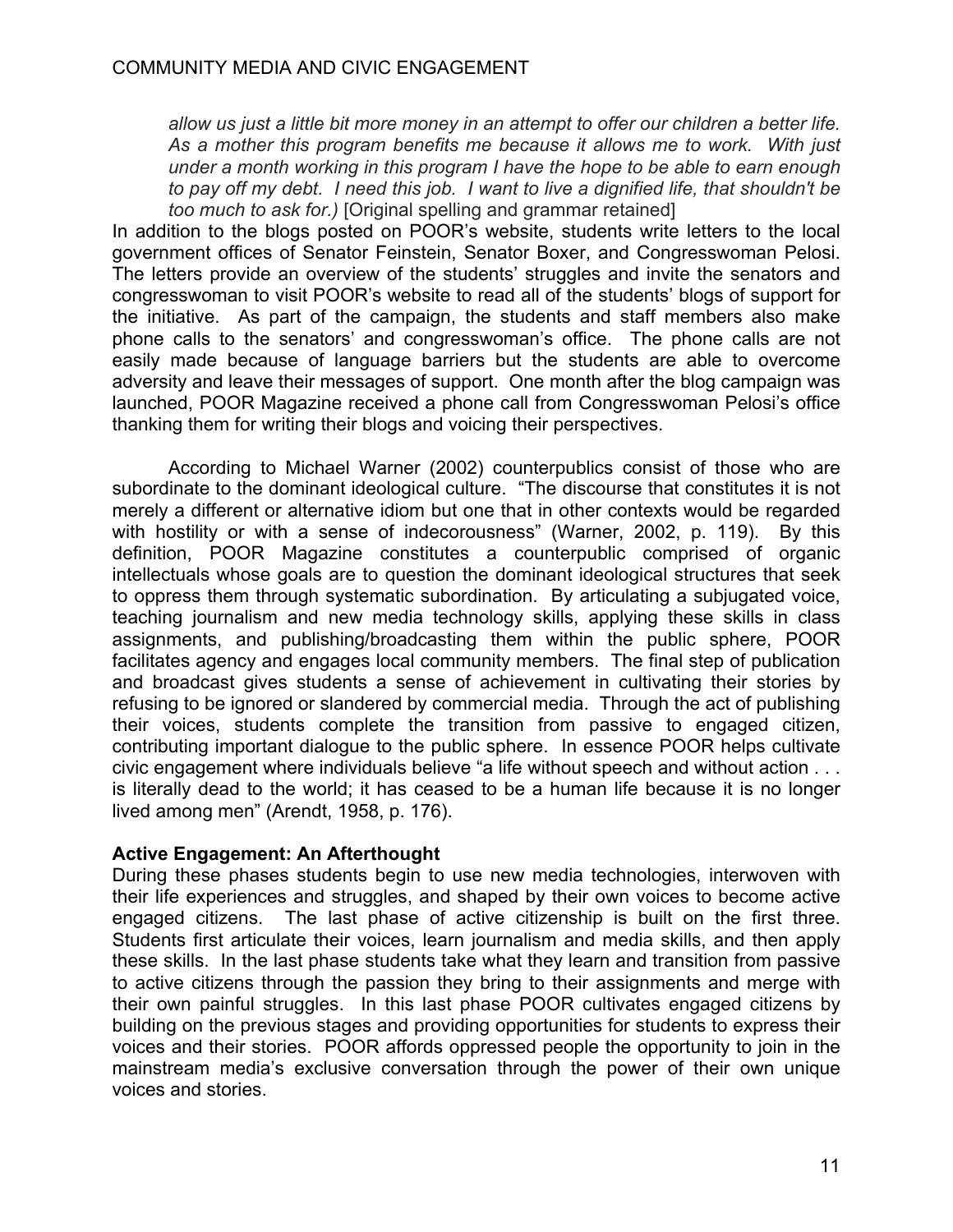Through this process, we see the power of community media. By articulating the voices of subjects that have been historically ignored and misrepresented, community media engender communication processes based on empathy, allowing viewers, readers, and listeners to understand the experiences and struggles of these people. In recent years movements to include African American, Asian American, and Native American perspectives into history books have succeeded in unearthing lost voices (Zinn, 2003; Chomsky, 2003). However, many overlooked groups, including the homeless, disabled, and elderly, among others, still struggle to be heard on a daily basis. Through citizens' media and community media education, POOR Magazine provides a forum for people to articulate their own voices and allow their stories to break through barriers of oppression.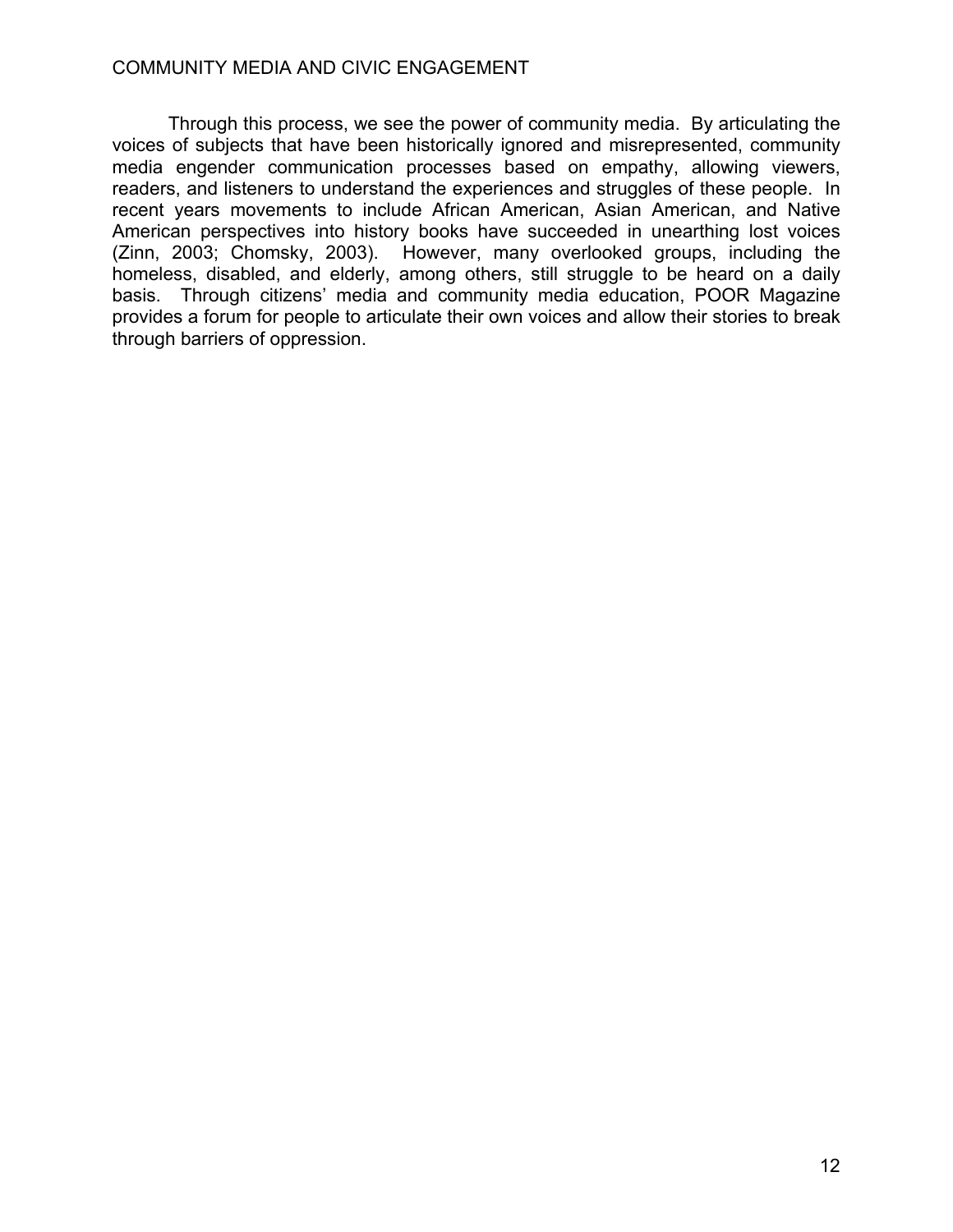# **REFERENCES**

- Angola 3 News. (2010, March 25). *Media justice and the crime of poverty -- An interview with Tiny from POOR Magazine*. Retrieved May 12, 2010 from http://www.indybay.org/newsitems/2010/03/25/18642936.php
- Anderson, C. (2009). Analyzing grassroots journalism on the web: Reporting and the participatory practice of online news gathering. In C. Rodríguez, D. Kidd, & L. Stein (Eds.), *Making our media: Global initiatives toward a democratic public sphere: Vol. 1. Creating new communication spaces* (p. 47-69). Cresskill, NJ: Hampton.
- Arendt, H. (1958). *The human condition* (. Chicago, IL: University of Chicago Press.
- Atton, C. (2007). A brief history: The web and interactive media. In K. Coyer, T. Dowmunt, & A. Fountain (Eds.), *The alternative media handbook* (p. 59-65). New York: Routledge.
- Bagdikian, B. (2004). *The new media monopoly*. Boston, MA: Beacon Press.
- Castells, M., Fernandez-Ardevol, M., Linchuan Qiu, J., & Sey, A. (2005). Electronic communication and socio-political mobilization: A new form of civil society. In *Global Civil Society* (p. 266-285). Thousand Oaks, CA: Sage.
- Chomsky, N. (2003). *Media control: The spectacular achievements of propaganda* (2nd ed.). Canada: Open Media.
- Coyer, K., Dowmunt, T., & Fountain, A. (Eds.). (2007). *The alternative media handbook*. New York: Routledge.
- Crump, M. (2010, July 15). A poor people-led revolution: The POOR Magazine story. *San Francisco Bayview*. Retrieved November 30, 2010 from http://sfbayview.com/2010/a-poor-people-led-revolution-the-poor-magazine-story/
- DiBona, C., Ockman, S., & Stone, M. (1999). *Open sources: Voices from the Open Source revolution*. Sebastopol, CA: O'Reilly & Assoc.
- Downing, J.D.H. (2001). *Radical media: Rebellious communication and social movements*. Thousand Oaks, CA: Sage.
- Freire, P. (1998). *Pedagogy of freedom: Ethics, democracy, and civic courage*. Lanham, MD: Rowman & Littlefield.
- Gordon, J. (2007). The mobile phone and the public sphere: Mobile phone usage in three critical situations. *Convergence, 13*(3), p. 307-319.
- GNU Operating System. (2010). *The free software definition*. Retrieved February 8, 2011 from http://www.gnu.org/philosophy/free-sw.html
- Gramsci, A. (1971). The intellectuals. From *Prison notebooks*. International Publisher.
- Herman, E.S., & Chomsky, N. (2002). *Manufacturing consent: The political economy of the mass media*. New York: Pantheon.
- Jenkins, H. (2006). *Convergence culture: Where old and new media collide*. New York: New York University.
- King, D.L., & Mele, C. (1999). Making public access television: Community participation, media literacy and the public sphere. *Journal of Broadcasting & Electronic Media 43*(4), p. 603-623.
- Marx, K. (1978). *The German ideology*. Norton & Co.
- McChesney, R.W. (2004). *The problem of the media: U.S. communication politics in the 21st century*. New York: Monthly Review.